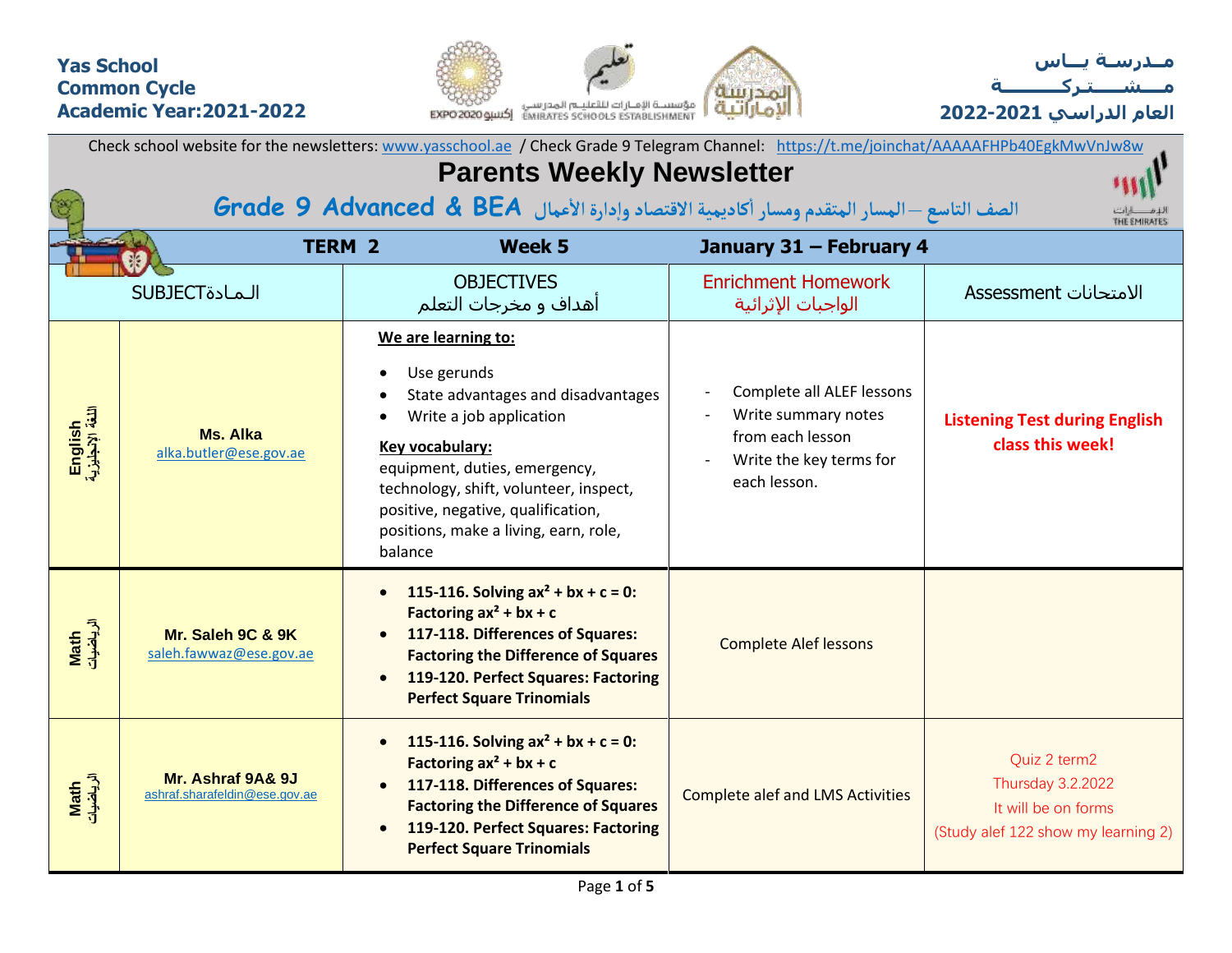| Physics<br>الفيزياء     | Mr. Bibin 9A<br>bibin.kuriakose@ese.gov.ae                  | Two Dimensional Forces:<br>Equilibrium in Two Dimensions.<br>Two Dimensional Forces: Forces on<br>Inclined Plane.<br>Two Dimensional Forces:<br>Calculating Forces on Inclined<br>Plane.<br>Force Equilibrium.                                                                                                                                                                                                                            | Complete ALEF lessons 68 to 71                                                                 | Weekly Quiz on Thursday the 4th                                                                                                                |
|-------------------------|-------------------------------------------------------------|-------------------------------------------------------------------------------------------------------------------------------------------------------------------------------------------------------------------------------------------------------------------------------------------------------------------------------------------------------------------------------------------------------------------------------------------|------------------------------------------------------------------------------------------------|------------------------------------------------------------------------------------------------------------------------------------------------|
|                         | <b>Ms. Asma 9C &amp; 9K &amp; 9J</b><br>muradasma@yahoo.com | My objective is to describe the<br>$\bullet$<br>trajectories of projectiles.<br>Projectile Motion 1: Projectile<br>Trajectories<br><b>Describing Projectile Motion</b><br><b>Features of Projectile Motion</b>                                                                                                                                                                                                                            | <b>Complete Alef activities</b>                                                                |                                                                                                                                                |
| Biology<br>الأحياء      | <b>Ms. Rashika</b><br>rashika.nowbotsing@ese.gov.ae         | <b>Students should be able:</b><br>1. To describe the structure and<br>function of the nerve cells and main<br>organs of the nervous system (Alef<br># 94)<br>2. To describe the 3 types of neurons<br>and explain transmission of<br>impulses (Alef #95)<br>To describe synapses and explain<br>3.<br>impulse transmission across<br>synapses. (Alef #96)<br>4. To explain neurotransmitters and<br>factors affecting nerve transmission | 1. Complete Alef Activities<br>(H94, 95, 96)<br>2. Assignment- Show My<br>Learning 1- Alef #80 | Performance Task 1-<br>Due 31 Jan<br>Test 1-3 Feb                                                                                              |
| Arabic<br>اللغة العربية | المعلم سامر (بنين)<br>samir.barahmeh@ese.gov.ae             | رحلة ابن بطوطة للصين<br>كتابة الشخصية القيادية الناجحة                                                                                                                                                                                                                                                                                                                                                                                    | <mark>حل الدروس في منصة ألف.</mark><br>متابعة الواجبات عبر التيمز.                             | <u>امتحان محادثة يوم الاثنين في أحد</u><br><u>الموضوعات التالية :</u><br>1. بر الوالدين<br>2. مرض السكرى<br>3. التمريض المهنة الإنسانية الأولى |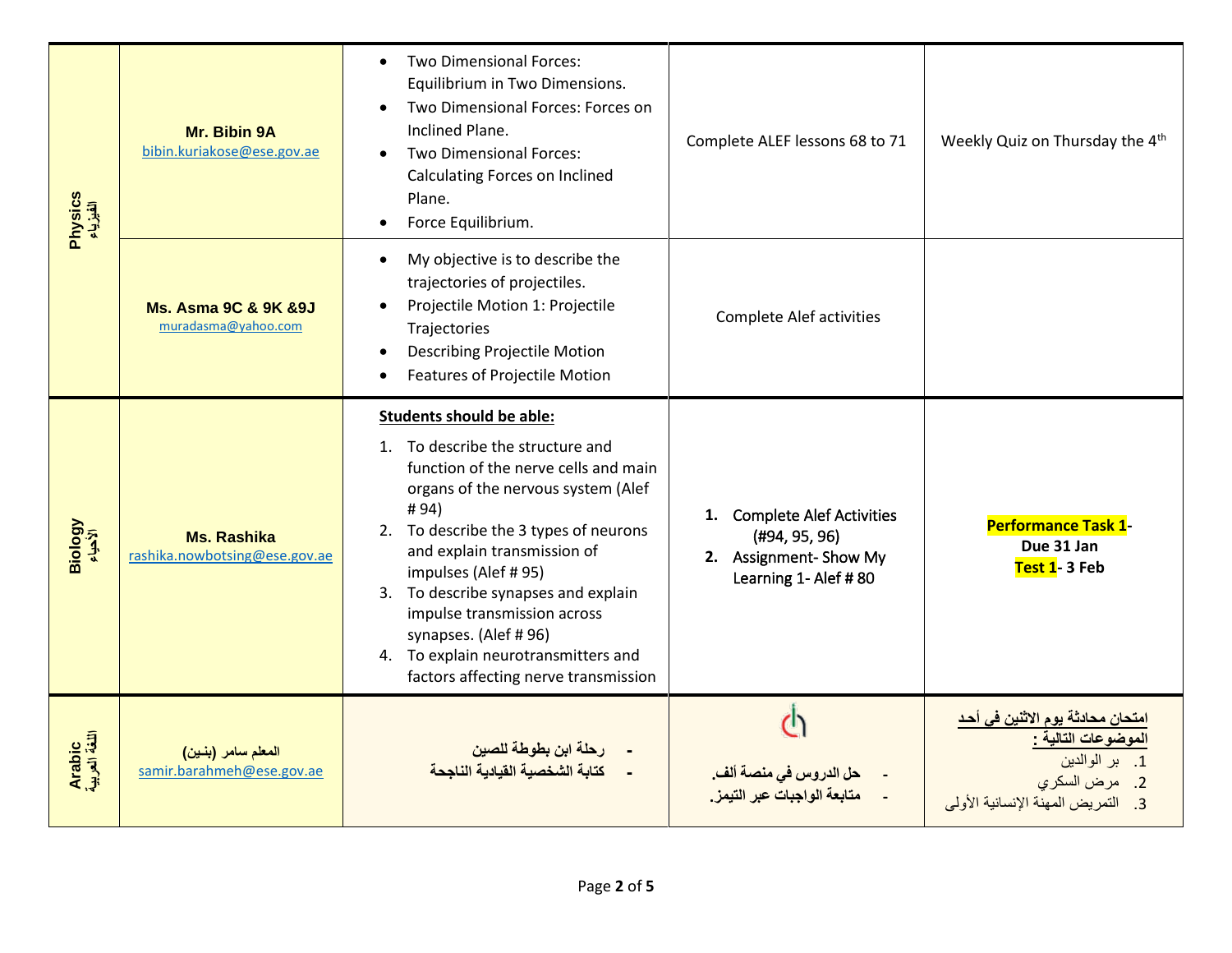| Arabic<br>اللغة العربية                         | المعلمة شيخة (بنات)<br>shaikha.alzeyoudi@moe.gov.ae                                                             | رحلة ابن بطوطة للصين<br>كتابة الشخصية القيادية الناجحة<br>الافعال التي تنصب مفعولين ليس أصلهما<br>مبتدأ وخبر                                         | حل الدروس في منصة ألف.<br>متابعة الواجبات عبر التيمز.<br>$\overline{\phantom{a}}$<br>التواصل الدائم مع المعلمة.<br>$\sim$<br>$(050 - 6708902)$ | التحضير اليومي للدروس<br>اختبار يوم <i>ي</i> بالدرس الجديد                                                                                     |
|-------------------------------------------------|-----------------------------------------------------------------------------------------------------------------|------------------------------------------------------------------------------------------------------------------------------------------------------|------------------------------------------------------------------------------------------------------------------------------------------------|------------------------------------------------------------------------------------------------------------------------------------------------|
| Islamic<br>التربية الإسلامية                    | المعلمة نوف<br>nouf.kazim@ese.gov.ae                                                                            | درس الإمام مسلم                                                                                                                                      | حل دروس ألف                                                                                                                                    | آخر موعد لتسميع الآية<br>من سورة الحجرات 14-18<br>و الحديث في درس للمجتمع رجاله و نساؤه<br>و يكون في الحصة الثانية من المادة<br>على حسب الجدول |
| Social Studies + ME<br>اجتماعیات وتربیة أخلاقیة | المعلمة أمل<br>amal.almehri@ese.gov.ae                                                                          | الإمارات والاقتصاد المعرفى                                                                                                                           | حل دروس ألف                                                                                                                                    |                                                                                                                                                |
|                                                 | المعلم سامر ((9J 9A & 9J<br>samir.ali@ese.gov.ae                                                                | <b>Advancing 3D Modeling Skills</b>                                                                                                                  | <b>Activities on LMS</b>                                                                                                                       | <b>None</b>                                                                                                                                    |
| <b>Computer Science</b><br>علوم الكومبيوتر      | 9C & 9K)) المعلمة شيماء<br>Shayma.Habboush@ese.gov.ae                                                           | <b>Chapter 3: Principals of</b><br>$\bullet$<br><b>Computer Aided Design</b><br><b>Section-1 Advancing 3D</b><br>$\bullet$<br><b>Modeling Skills</b> | <b>LMS Activities</b>                                                                                                                          | <b>None</b>                                                                                                                                    |
|                                                 | الفنون البصرية Visual Art<br>المعلمة جيهان + المعلمة فاتن<br>gehan.elhawy@ese.gov.ae<br>faten.koussa@ese.gov.ae | درس الصين في فنـوننا                                                                                                                                 |                                                                                                                                                | قراءة الدرس من خلال كتاب الطالب                                                                                                                |
| Drama<br>$\sum_{i=1}^{n}$                       | المعلم محمود صابر (بنين)                                                                                        | كوميديا ديلارتي                                                                                                                                      |                                                                                                                                                |                                                                                                                                                |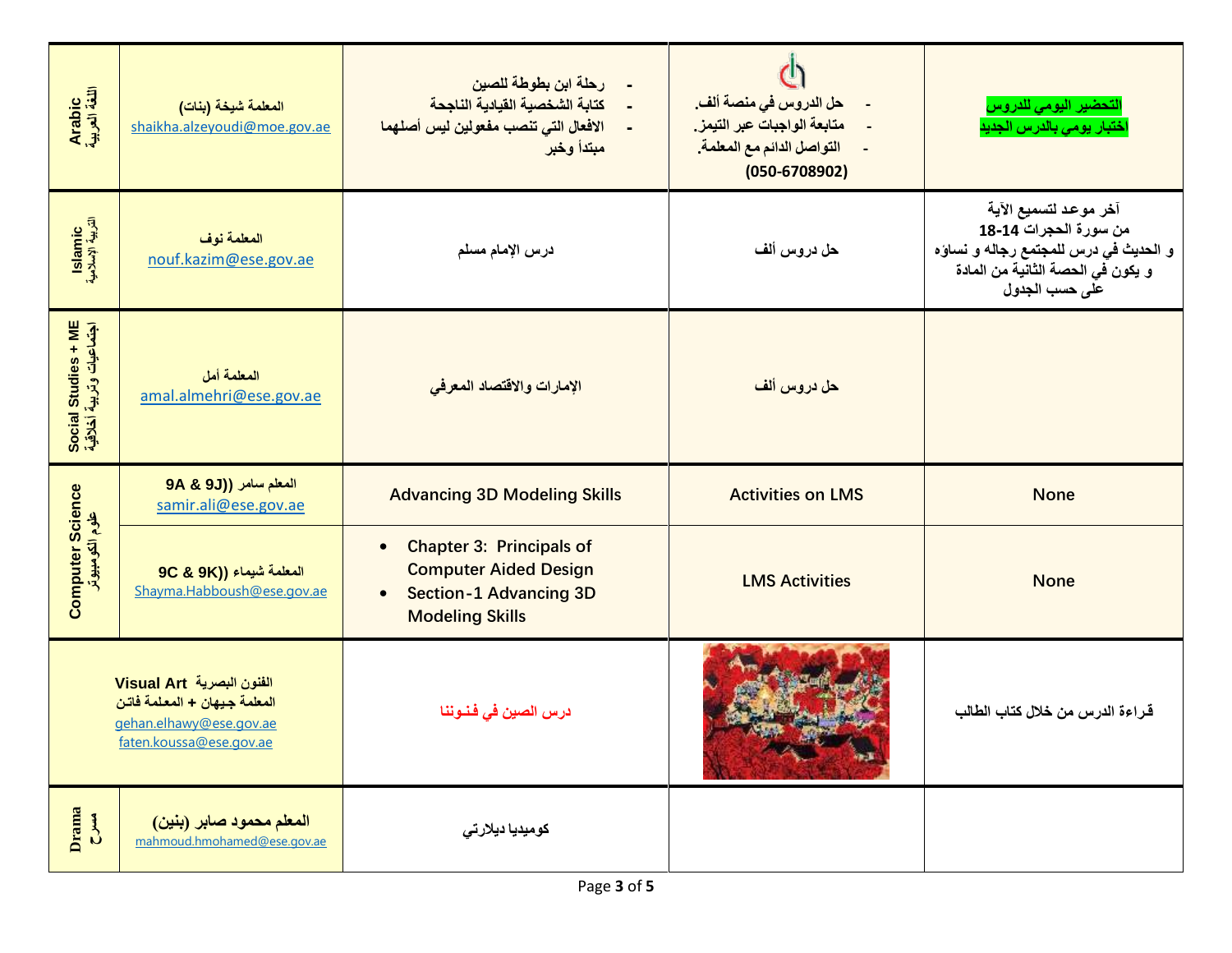|                                                               | المعلم سلمان (بنين)<br>Selmen.zenned@ese.gov.ae        | الـفرق الموسيقية أنـواعـها ومكونـاتها (2)                                                                                                                                                                                                                                                                                                                                             |                             |  |  |  |  |  |
|---------------------------------------------------------------|--------------------------------------------------------|---------------------------------------------------------------------------------------------------------------------------------------------------------------------------------------------------------------------------------------------------------------------------------------------------------------------------------------------------------------------------------------|-----------------------------|--|--|--|--|--|
| Music<br>موسیقی                                               | المعلمة رحمه (بنين)<br>Rahma.Mehrez@ese.gov.ae         | تدوين إيقاع و عزفه 2                                                                                                                                                                                                                                                                                                                                                                  |                             |  |  |  |  |  |
|                                                               | Mr. Wassim (Boys)<br>wassim.khouaja@ese.gov.ae         | <b>ATHLETICS:</b><br><b>Hurdles</b>                                                                                                                                                                                                                                                                                                                                                   | <b>SELF LEARNING IN LMS</b> |  |  |  |  |  |
| <b>Health &amp; Physical</b><br>Education<br>التربية الرياضية | <b>Ms. Sabiha (Girls)</b><br>sabiha.alkerwi@ese.gov.ae | long jump<br>Performs an effective<br>approach and a competent take-off<br>for the long jump                                                                                                                                                                                                                                                                                          | <b>SELF LEARNING IN LMS</b> |  |  |  |  |  |
|                                                               | Mr. Yi Zeng (Boys)<br>Yi.Zeng@ese.gov.ae               | 1. Be Able to identify activities in Mandarin<br>Chinese.打篮球 Play basketball、打网球<br>play tennis、打乒乓球 play Ping pong、<br>唱歌 sing、跳舞 dance、弹钢琴 play<br>piano、画画儿 paint、踢足球 play<br>football、游泳 swim.<br>2. Be Able to make comment on how<br>someone is doing something, using V+<br>得+adj. Example: 你弹得真好。<br>3. To Know about Chinese culture and<br>Chinese New Year's knowledge.    | LMS-LESSON2 -TASK1          |  |  |  |  |  |
| البرنامج الصينر<br>Mandarin                                   | <b>Ms. Li Shuai (Girls)</b><br>Shuai.Li@ese.gov.ae     | Be Able to identify activities in Mandarin<br>1.<br>Chinese.打篮球 Play basketball、打网球<br>play tennis、打乒乓球 play Ping pong、<br>唱歌 sing、跳舞 dance、弹钢琴 play<br>piano、画画儿 paint、踢足球 play<br>football、游泳 swim.<br>2. Be Able to make comment on how<br>someone is doing something, using V+<br>得+adj. Example: 你弹得真好。<br>3. To Know about Chinese culture and<br>Chinese New Year's knowledge. | LMS-lesson2-task1           |  |  |  |  |  |